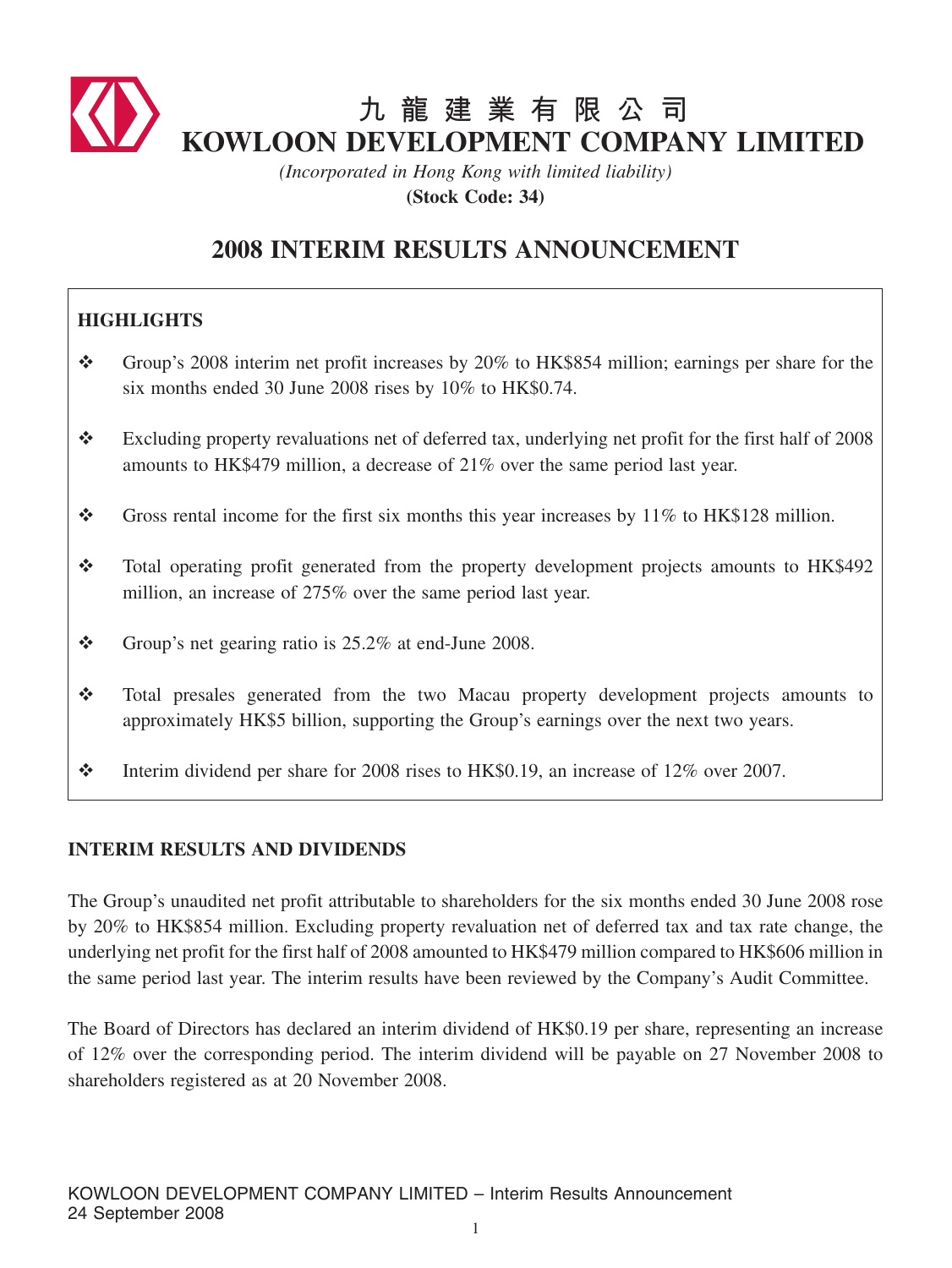#### **BUSINESS REVIEW**

The corrections in the global financial markets since the start of the year, triggered by the extended subprime problem in the US, had adversely impacted the Group's finance and investments activities, which recorded an operating loss of HK\$18.6 million for the first half of 2008. However, the Group's core property investment and development business has performed well in the first six months of the year, with gross rental income from our investment property portfolio rising 11% and total operating profit generated from the Group's development projects rising 275% over the same period last year.

#### **Property Sales**

The Group's total operating profit generated from the property development projects amounted to HK\$492 million, an increase of 275% over the same period last year. The main contributor to the Group's development profit for the first half of 2008 generated from the Group's luxury residential project at 31 Robinson Road, which recorded an operating profit of approximately HK\$277 million. In addition, a partial recognition of profit from the Group's investment in the development project Villa de Mer in Macau also contributed HK\$218 million to this segment's operating profit.

#### **Property Development**

To ensure sustainable growth, we have been continuously looking for good investment opportunities to replenish our land bank. During the period under review, the Group was awarded a tender by Urban Renewal Authority ("URA") to redevelop the Macpherson Indoor Stadium Site in Mongkok. This is a joint venture development project with URA and the site will be developed into a complex of two luxury residential towers and retail shops, with an attributable gross floor area of approximately 18,000 sq m. In addition, the Group is in the course of acquiring two redevelopment projects in the urban area of Hong Kong.

In July 2008, we have also acquired a 70% interest in a piece of land in Zhongshan, China, with a gross floor area of approximately 120,000 sq m for HK\$140 million. The Group possesses a number of quality development projects in the Greater China region, with the Group's current land bank for development totaling over 5 million sq m in Hong Kong, Macau and China.

In Hong Kong, we will soon open two show flats at 31 Robinson Road to the public and will start selling the remaining residential units. With very limited supply in the primary market in the Mid-Levels area in the next few years, we are confident that the remaining units will generate significant income for the Group in the second half of 2008 and the first half of next year.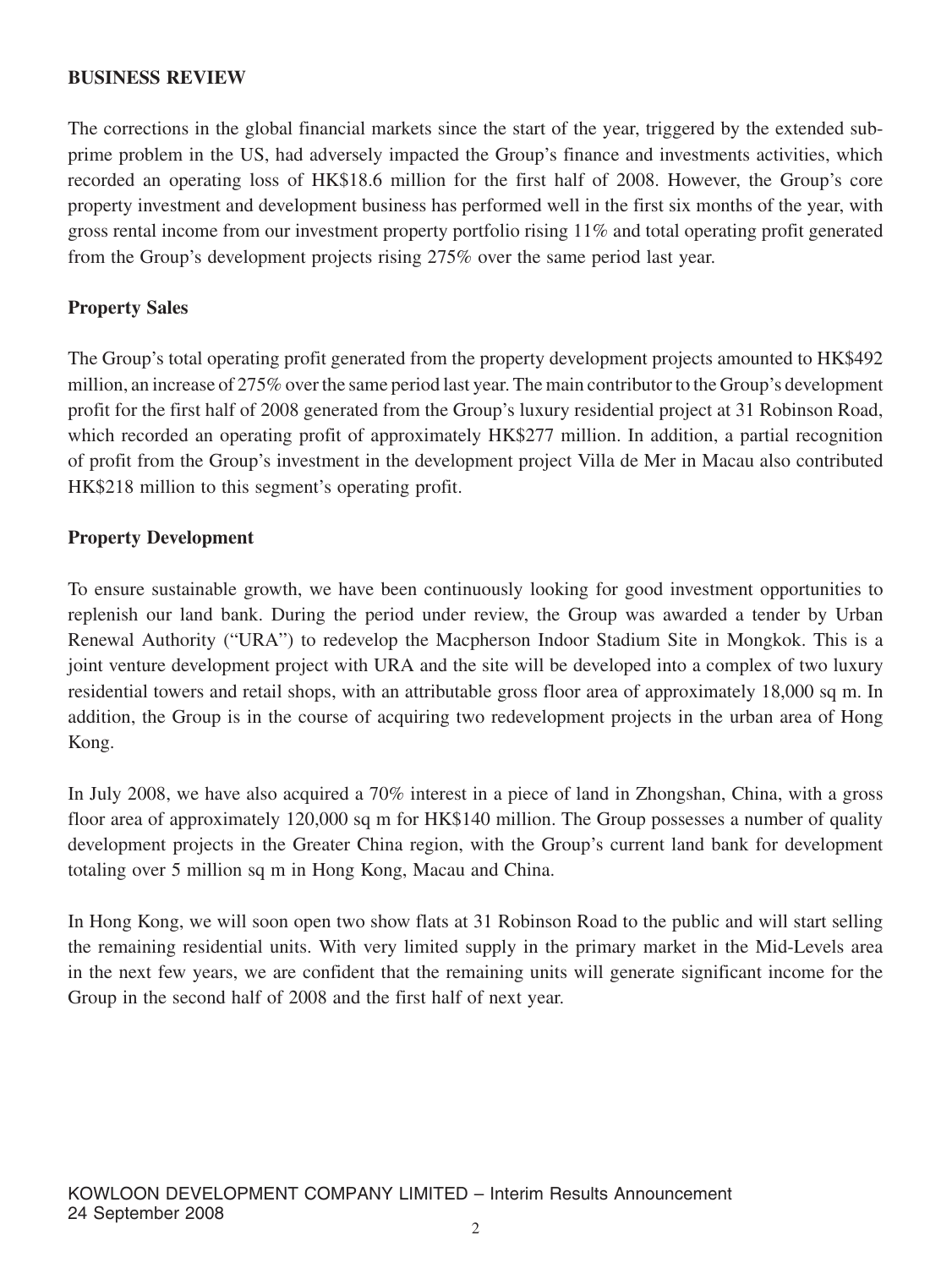In China, our property development projects are progressing smoothly. The first phase of the Foshan project is under construction and the presale of the low-rise residential units is expected to start in the first half of next year. Construction of the first phase of the Shenyang project is expected to begin next spring and the presale of residential units will start in the second half of 2009. The master layout plan for the Tianjin project will be revised in accordance to the comments made by the local authorities and all approval procedures are expected to be completed before the commencement of work in the first half of next year.

In Macau, we have sold over 90% of the residential units at Villa de Mer, the Group's development project in the Orient Pearl District, Macau. Both the master layout plan of the development project at Lote P and the architectural plan of the project at Lotes  $T \& T1$  were submitted to the relevant government authorities for approval and we will start the construction work once we obtain the approvals.

## **Details of Group's major projects under development are as follows :**

## *Hong Kong*

## *Ngau Chi Wan, Kowloon*

This is one of the Group's major development projects in Hong Kong with 100% interest. The site is located at 35 Clear Water Bay Road in Ngau Chi Wan with a gross floor area of approximately 196,400 sq m. It will be developed into a residential and commercial complex with retail and community facilities.

### *Belcher's Street, Hong Kong*

The project, which the Group owns a 100% interest, covers a site area of 564 sq m and will be developed into gross floor area of approximately 5,600 sq m consisting of multi-storey high-end residential block with retail, recreational and car parking spaces. The master layout plan of the development project at Belcher's Street has been revised and will be submitted to local authorities for approval shortly.

### *Mainland China*

### *Dong Ning District, Shenyang*

Most of the relocation and resettlement work of this development project, which is 100% owned by the Group, was completed in December 2007. The master layout plan for the first phase of the development project is in progress. The first phase of development includes villas, low-rise and medium-rise residential blocks and covers a gross floor area of approximately 150,000 sq m.

### *Nanhai District, Foshan*

The first phase of development project, which the Group owns a 50% stake, consists of low-rise residential blocks and a five-star hotel equipped with golf course. The approval for commencing construction work was obtained for the first phase development. The hotel is scheduled to complete and operate in early 2010 while the residential units of the first phase are expected to be completed in the second half of 2009.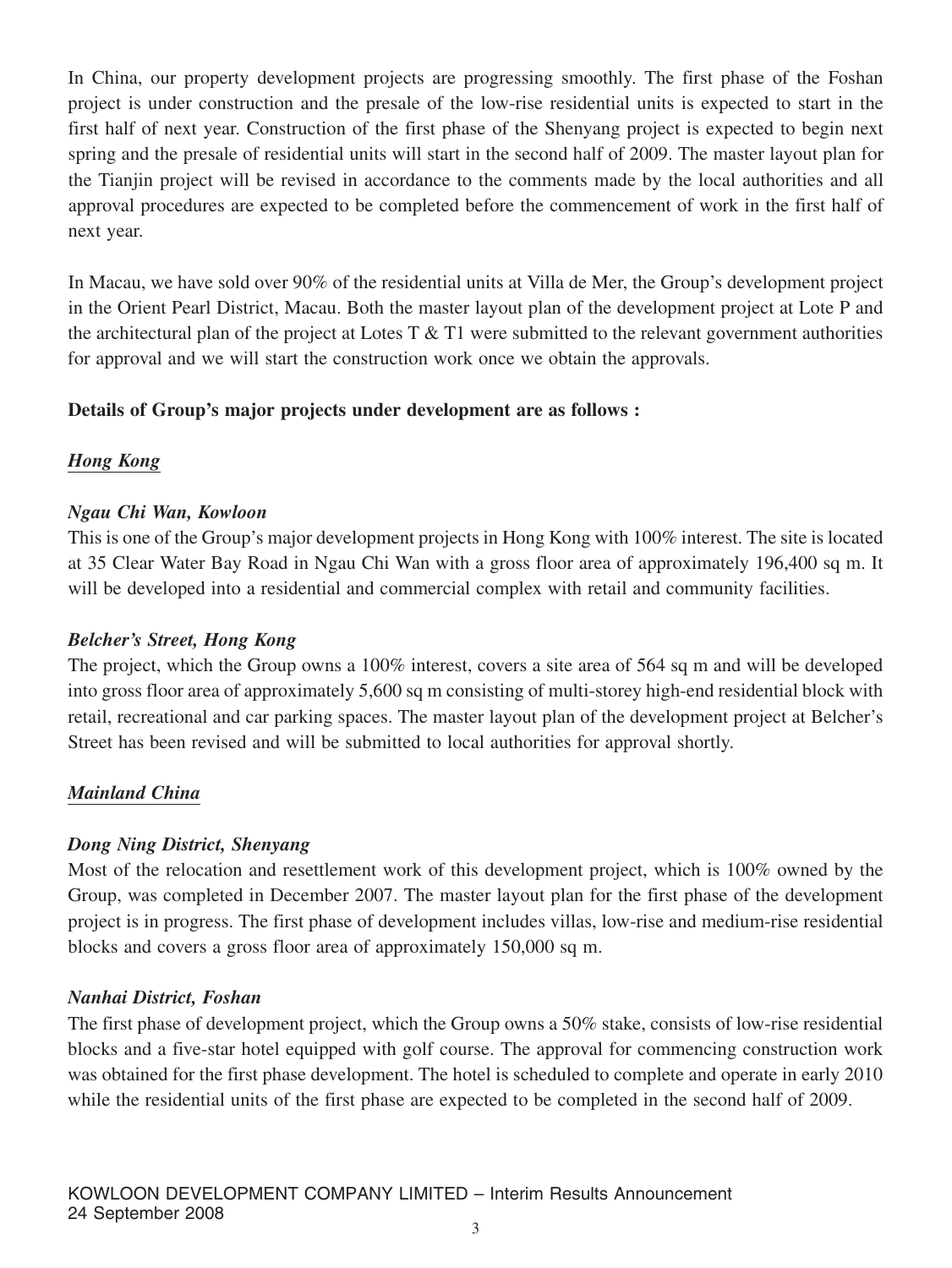## *Hedong District, Tianjin*

The Tianjin development project, which the Group owns a 61% interest, is located in a prime area of the central business district of Hedong, with an aggregate gross floor area of approximately 930,000 sq m. The demolition and removing work was basically completed.

#### *Macau*

The Group's property interest in Macau is held through its listed subsidiary, Polytec Asset Holdings Limited ("Polytec Asset"), 59.52% owned by the Group and details of the projects are as follows.

### *Villa de Mer, The Orient Pearl District*

Villa de Mer, the Group's development project held by Polytec Asset with an 80% interest under a co-investment agreement, covers a gross floor area of approximately 128,100 sq m and comprises five high-end residential towers with a total of about 1,300 units erected on top of a podium with retail, recreational and carpark spaces. Foundation work was completed, while construction work is expected to be completed in 2010.

#### *Lote P, The Orient Pearl District*

Lote P, a development project with an 80% interest by Polytec Asset, covers an aggregate site area of approximately 68,000 sq m and will be developed by phases into various multi-storey luxury residential towers, together with retail, recreational and car parking spaces, with an aggregate gross floor area of approximately 699,800 sq m.

### *Lotes T & T1, The Orient Pearl District*

Lotes T & T1 combined covers an aggregate site area of approximately 17,900 sq m. This project, which Polytec Asset owns an 80% interest, will be developed into a number of high-end residential blocks, with an aggregate gross floor area of approximately 183,000 sq m.

#### *Pacifica Garden, Taipa*

Pacifica Garden is Polytec Asset's 58% owned residential and commercial project in Taipa, Macau, with a gross floor area of approximately 35,900 sq m, comprising two buildings with a total of 295 residential units and a number of retail shops on the ground floor. All residential units were sold last year. Construction work is expected to be completed by end-2008 or early 2009.

#### **Property Investment**

The Group's gross rental income generated from its investment property portfolio rose by 11% to HK\$128 million in the first six months this year. The improvement in rental income for the first half of this year mainly came from a decent increase in overall rental rate of the offices at Pioneer Centre due to either lease renewals or new leases. The Group's overall occupancy rate remained high for the first six months this year, with our flagship retail properties at Pioneer Centre improving to 99.4% from 98.7% in the same period last year.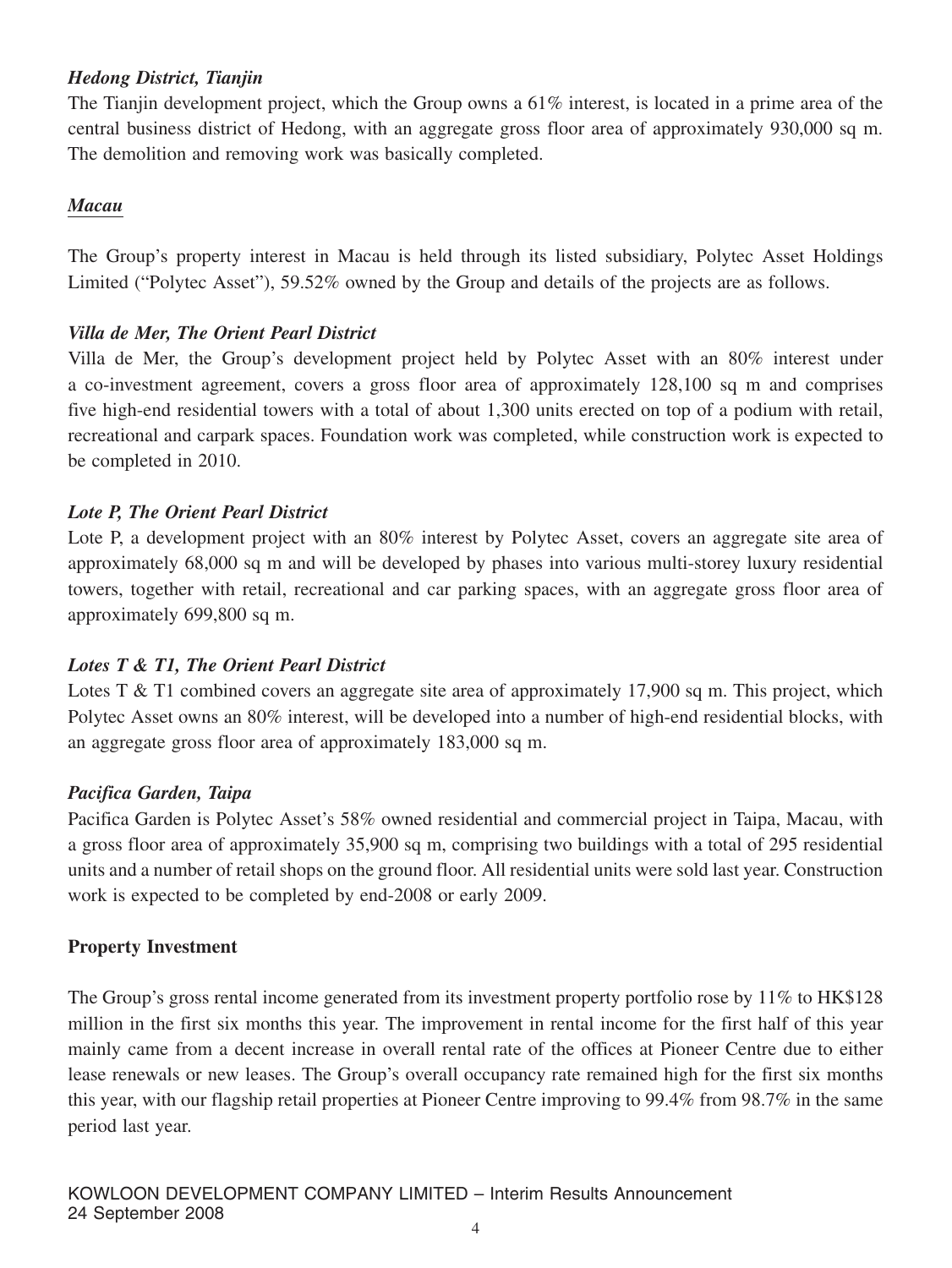## **Property Management**

The Group's property management team offers a full range of management services to both public and private housing, including our self-developed residential buildings, serviced apartments and commercial buildings. The management portfolio covered a gross floor area of approximately 566,000 sq m as of end-June 2008.

#### **Finance and Investments**

With the slowdown in the global economy and on-going housing and credit crises in the US, investment sentiment and the performance of the world financial markets have been drastically affected. Stock markets around the world have plummeted, with the Hang Seng Index, the benchmark stock market index in Hong Kong, falling over 20% in the first six months of the year. The Group's finance and investments segment has inevitably been affected, with an operating loss of HK\$18.6 million recorded for the period under review.

The acquisition of a portfolio of non-performing loans from China Orient Asset Management Corporation ("China Orient") and the formation of a joint venture company with China Orient was approved by the relevant government authorities during the period under review.

The joint venture company is owned as to 75.1% by the Group and 24.9% by China Orient. The total consideration for the acquisition of the non-performing loans was satisfied by the issue of zero coupon convertible bonds with principal amount of HK\$2,413,773,720 on 7 July 2008. These convertible bonds are convertible any time at a conversion price of HK\$15.078 per share of the Company with the maturity date on 6 January 2009. This segment is expected to start contributing to the Group's earnings in the second half of 2008.

### **Polytec Asset Holdings Limited**

Polytec Asset, a 59.52% owned listed subsidiary of the Company, contributed HK\$134 million to the Group's earnings in the first half of 2008, an increase of 131% over the same period last year.

### **Shenzhen Properties**

In relation to the acquisition of Shenzhen Properties & Resources Development (Group) Limited ("Shenzhen Properties"), as two shareholders of Shenzhen Properties (the sellers) have failed to perform their obligations under the arbitral award issued by the China International Economic and Trade Arbitration Commission on 25 October 2007, the Group applied to the Intermediate People's Court of Shenzhen on 19 June 2008 for specific performance of the arbitral award. We are awaiting a ruling from the Intermediate People's Court of Shenzhen.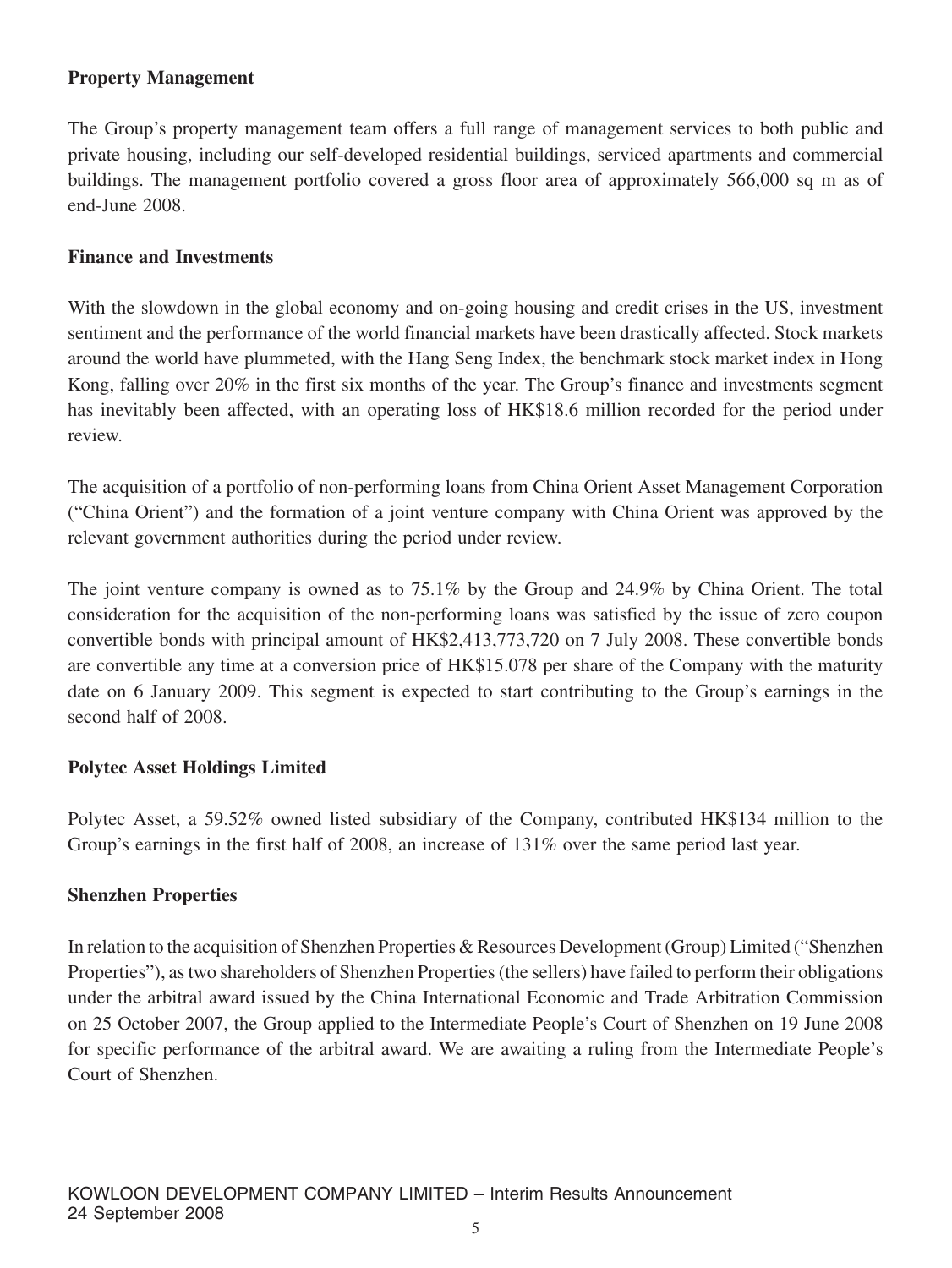Note that the arbitral award states that the sale and purchase agreement between the Company's subsidary (the buyer) and the two shareholders of Shenzhen Properties (the sellers) was legally binding and the sellers are required to comply with their obligations of selling their total 70.3% interest in Shenzhen Properties to the Group.

## **FINANCIAL REVIEW**

## **Financial Resources and Bank Borrowings**

As at 30 June 2008, the Group had total bank borrowings of HK\$2,364 million with HK\$721 million repayable within one year and HK\$1,643 million repayable more than one year. The net borrowings position of the Group as at the period end date was HK\$1,897 million after taking account of cash and cash equivalents of HK\$467 million. There was an increase of 121% or HK\$1,040 million as compared with net borrowings of HK\$857 million as at 31 December 2007.

The Group's gearing ratio (calculated on the basis of net bank borrowings to equity attributable to shareholders of the Company) rose to 10.9% as of 30 June 2008 from 5% at year-end 2007. The ultimate holding company continued to be the major supporter to the Group financially, with outstanding loans and payable to the ultimate holding company in respect of the acquisition of interests in property developments in Macau totalling HK\$2,471 million (31 December 2007 : HK\$1,398 million). Having taken account of the outstanding loans and payable due to the ultimate holding company, the adjusted gearing ratio increased to 25.2% as of 30 June 2008 from 13.2% at year-end 2007.

During the period under review, additional capital investment in property projects in the PRC amounted to HK\$393 million. Payments of HK\$338 million were made for the Macpherson project with the Urban Renewal Authority and HK\$149 million for acquisition of certain redevelopment properties. The Group had added a net of HK\$1,627 million to its securities investment portfolio during the first half of 2008.

A total of HK\$623 million was received in respect of the sales proceeds from the Robinson Road project for the period under review. An inflow of HK\$655 million during the first six months from a fellow subsidiary in Macau was in relation to the pre-sale proceeds of Villa de Mer under a co-investment agreement.

The Group's borrowings are arranged on a floating rate basis. When appropriate, the Group will engage in relevant hedging arrangements in order to monitor and manage the Group's exposure to interest rate fluctuations.

The majority of the Group's borrowings was in Hong Kong dollars and the revenue of the Group is denominated in Hong Kong dollars. As the Group has some significant investments in the PRC development projects, it is exposed to exchange fluctuations on Renminbi. Nevertheless, the Group's Renminbidenominated revenue generated from the development projects will offset an expected increase in the cost of capital investment in these projects due to the appreciation of Renminbi. The Group will look at different ways of Renminbi borrowings to finance the development projects in the PRC.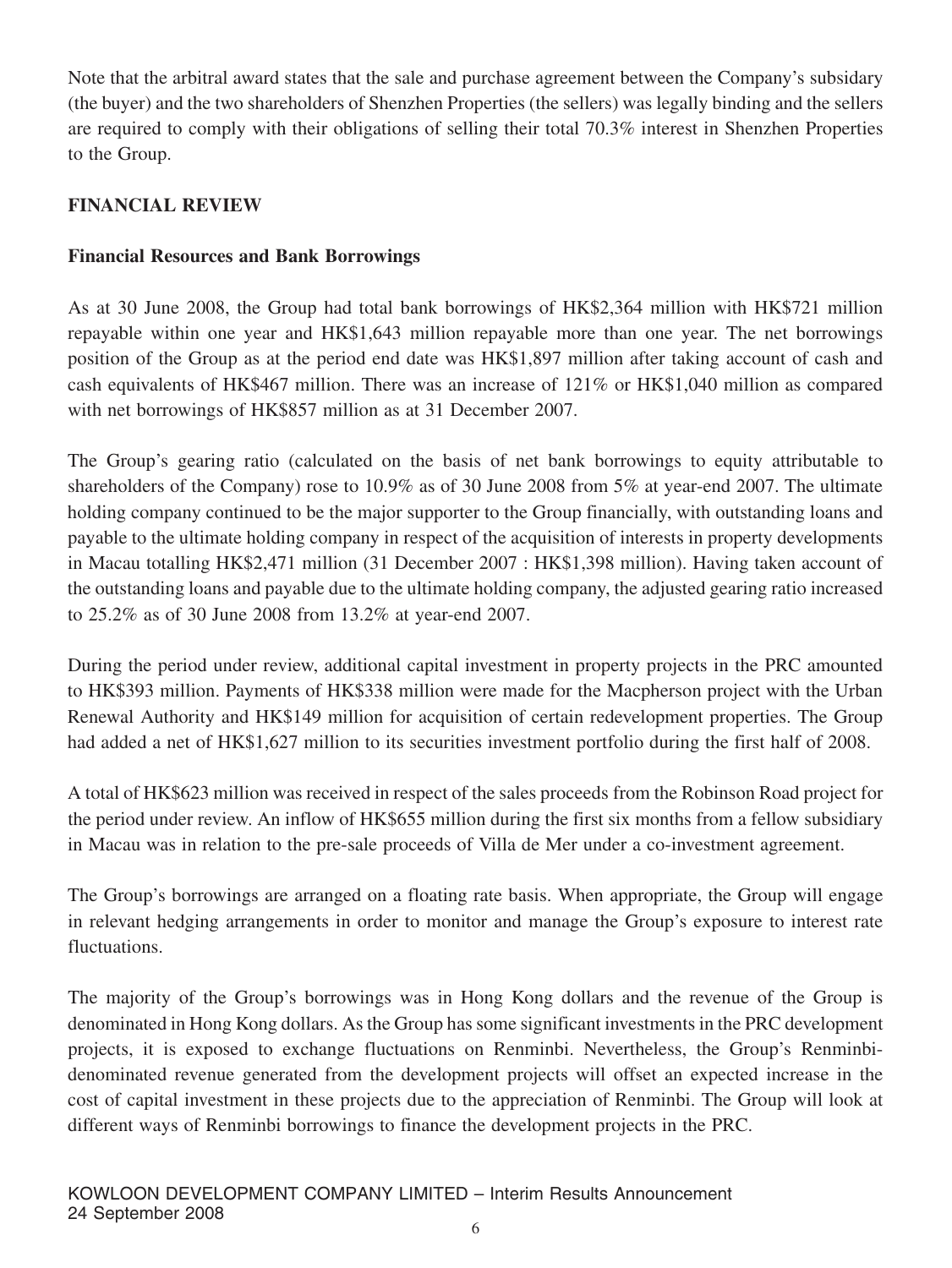With the financing facilities in place, recurrent income from investment properties, property sales from the Group's development projects and the marketable securities and cash on hand, the Group has sufficient financial resources to satisfy its capital commitments and working capital requirements.

## **Capital Commitments**

As at 30 June 2008, the Group had contracted commitments of HK\$774 million in respect of the acquisition of Shenzhen Properties, and a total of HK\$3,551 million in respect of the acquisition of the non-performing loan portfolio from China Orient and the capital requirement for the setting up of the joint venture company with China Orient. Further, outstanding commitments for the acquisition of subsidiaries engaged in PRC property development amounted to HK\$210 million. In connection to the Group's investment properties, the Group had commitments for construction work to enhance the property value amounting to HK\$103 million.

The Group satisfied the consideration for the acquisition of the non-performing loan portfolio from China Orient by way of issue of zero coupon convertible bonds with principal amount of HK\$2,413,773,720 in July 2008.

## **Pledge of Assets**

As at the interim balance sheet date, properties and securities amounting to HK\$7,549 million and time deposits of HK\$667 million were pledged to financial institutions to secure credit facilities and as margin for securities investments.

### **Contingent Liabilities**

The Group had no contingent liability as at 30 June 2008.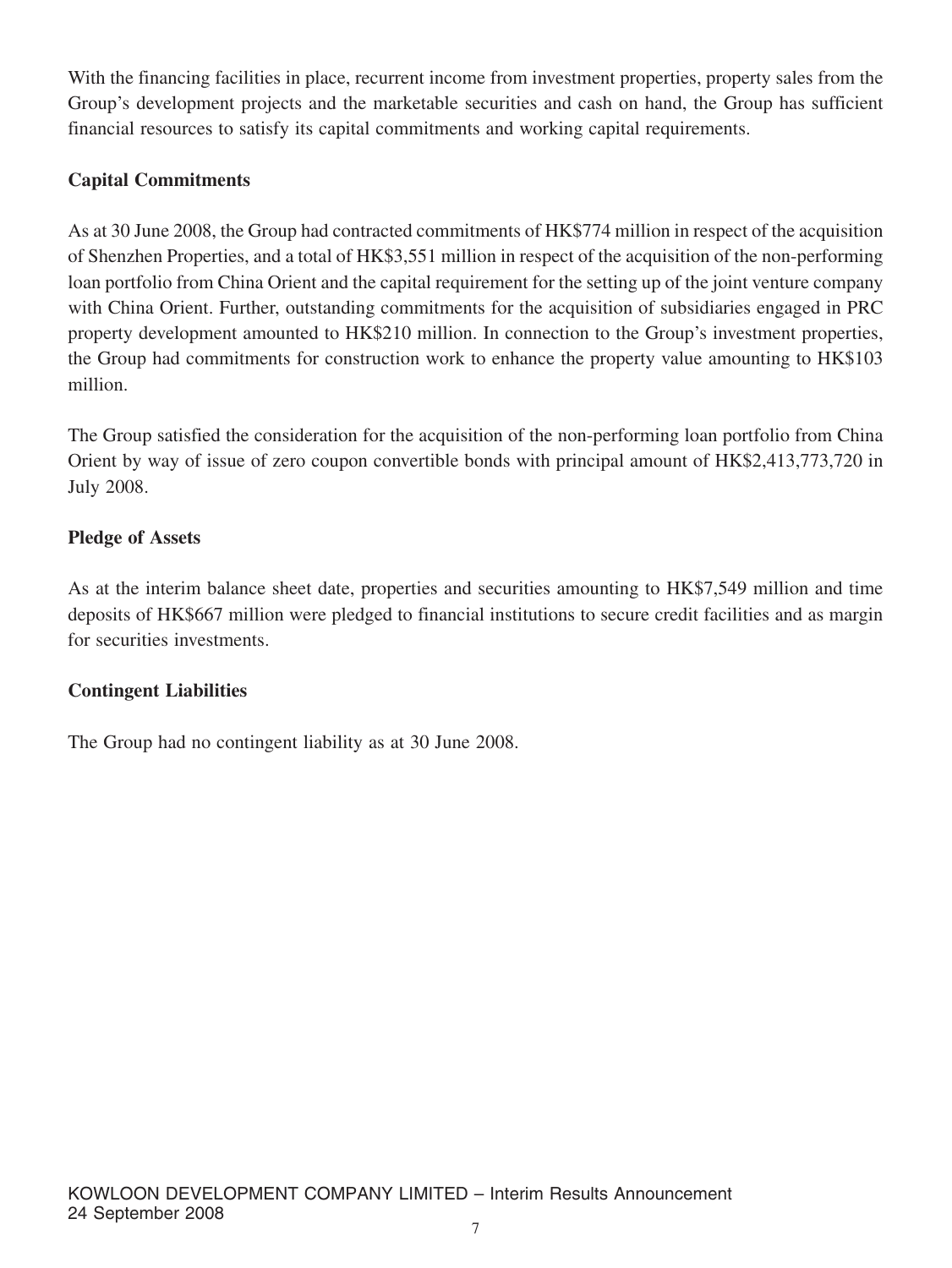#### **PROSPECTS**

As the US sub-prime crisis has intensified and extended to the general economic strata, triggering the instability in global financial markets and the continuing slowdown of the global economy, the Group has adopted more prudent development strategies for its various spheres of operation. Over the past two years, the Group has taken steps to reduce its gearing ratio and to strengthen the Group's financial position which should enable the Group to take up good investment opportunities during the economic downturn.

During the course of 2007, robust economic growth witnessed in the Greater China region has caused both land and housing prices to soar. However, the Group continued to maintain its prudent approach and we made no new land acquisitions during the period.

In the first half of 2008, the Group has secured a number of good potential development projects in Hong Kong and Zhongshan, China in order to well prepare itself for future business expansion and earnings growth in the years ahead. The presale results of our development projects in Macau have been successful over the past two years. Together with the expected proceeds from the sale of the remaining units at 31 Robinson Road, Hong Kong, they will provide solid support to the Group's earnings in the coming two years.

While the overall business environment will likely remain challenging in the remainder of the year, the Group will abide by its prudent approach to the investment opportunities that may arise under such environment.

I would like to take this opportunity to express my gratitude to my fellow directors for their valuable advice and all staff for their dedication and hard work.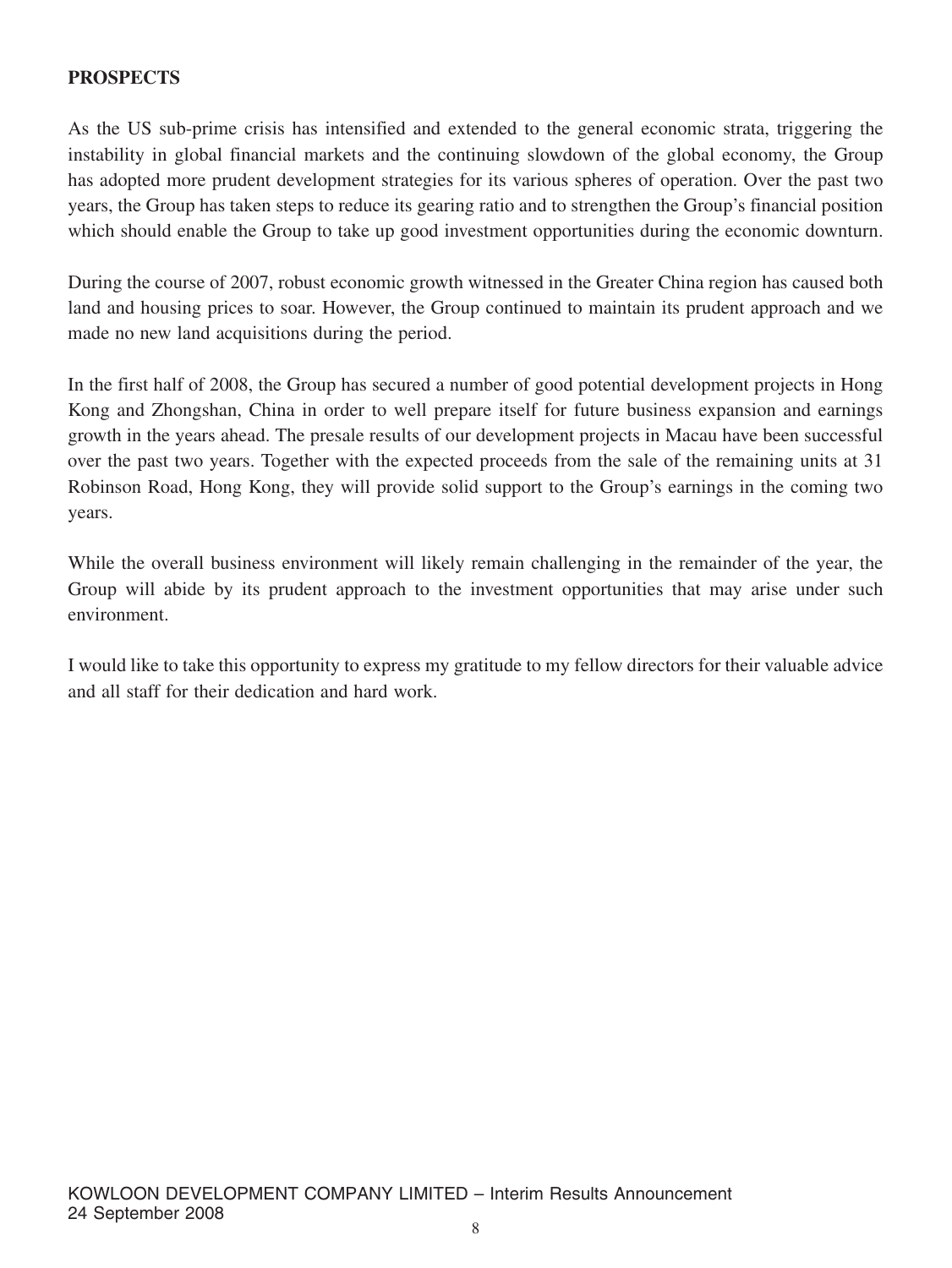#### **OTHER INFORMATION**

### **Compliance with the Code on Corporate Governance Practices**

The Company has complied with all code provisions set out in Appendix 14 Code on Corporate Governance Practices of the Rules Governing the Listing of Securities on The Stock Exchange of Hong Kong Limited ("Listing Rules") throughout the accounting period for the six months ended 30 June 2008, save for code provision A.2.1.

Code Provision A.2.1 stipulates that the roles of chairman and chief executive officer should be separate and should not be performed by the same individual. Under the existing corporate structure, both the positions of the Chairman and chief executive officer are held by Mr Or Wai Sheun. On viewing this structure, the Board considers that it is beneficial to the Company as it enables the Company to make prompt and efficient decisions. Moreover, all major decisions are made in consultation with members of the Board and appropriate board committees comprising experienced and high caliber individuals. Hence, the operations of the board committees ensure the balance of power and authority. The corporate governance principles of the Company emphasize the importance of a quality Board and accountability to all shareholders.

#### **Codes for Dealing in the Company's Securities**

The Company has adopted the Model Code for Securities Transactions by Directors of Listed Issuers (the "Model Code") as set out in Appendix 10 of the Listing Rules. The Company has made specific enquiry of all Directors regarding any non-compliance with the Model Code during the period under review and they have all confirmed that they had fully complied with the required standard set out in the Model Code. Specific employees who are likely to be in possession of unpublished price sensitive information have also been requested to comply with the provisions of the Model Code. No incident of non-compliance was noted by the Company.

### **Purchase, Sale or Redemption of Shares**

There was no purchase, sale or redemption by the Company, or any of its subsidiaries, of the Company's listed shares during the six months ended 30 June 2008.

#### **Closure of Register of Members**

The Register of Members of the Company will be closed from Wednesday, 19 November 2008 to Thursday, 20 November 2008, both days inclusive. To qualify for interim dividend payable on 27 November 2008, all transfers accompanied by the relevant share certificates must be lodged with the Company's Registrars, Computershare Hong Kong Investor Services Limited, at 1712-6, 17th Floor, Hopewell Centre, 183 Queen's Road East, Wanchai, Hong Kong not later than 4:30 p.m. on Tuesday, 18 November 2008.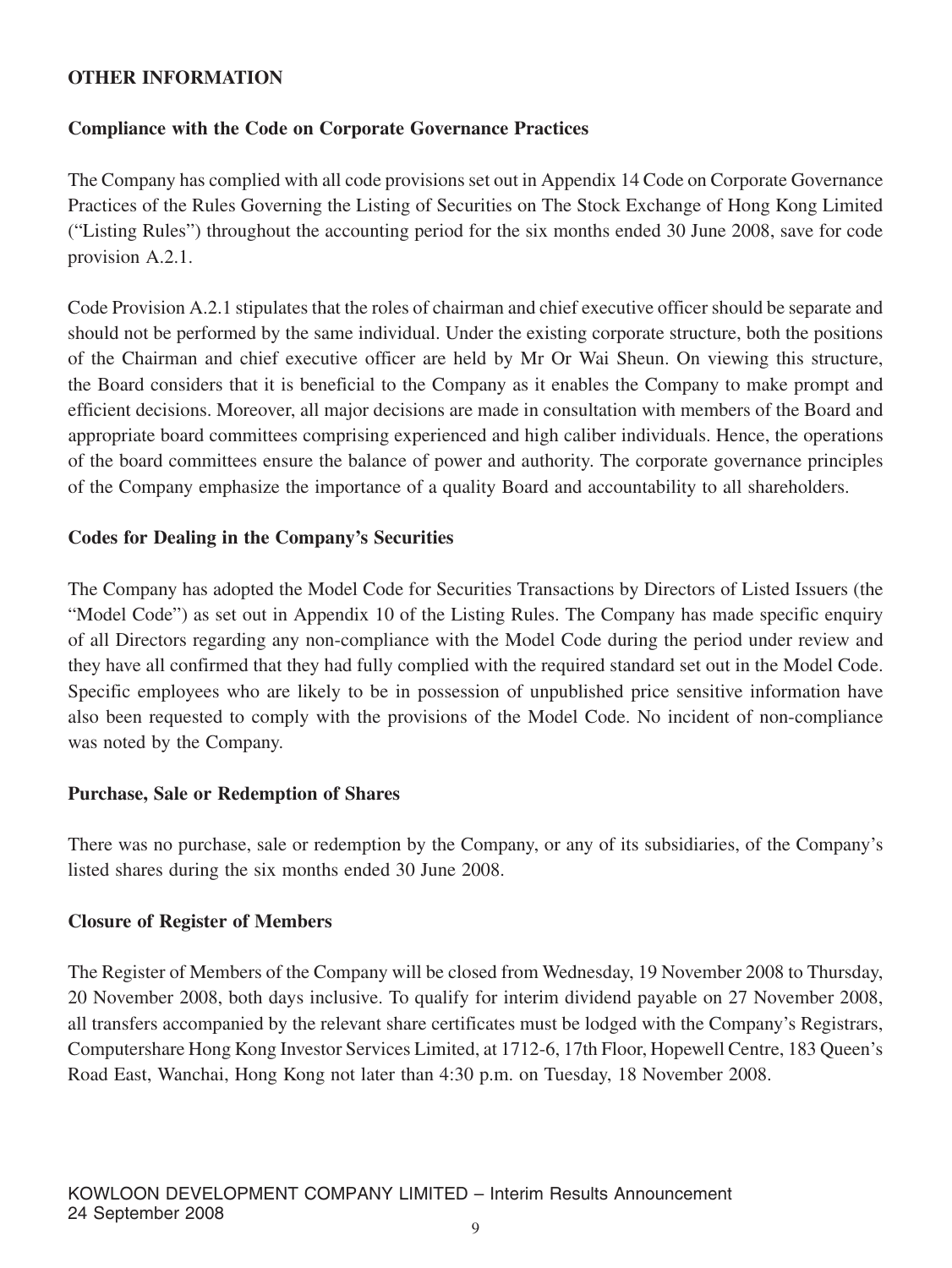## **Corporate Citizenship**

The Group is committed to enhance corporate citizenship and was awarded 2008 pearl member by the World Wide Fund For Nature Hong Kong, to further recognize its contribution in supporting environmental protection.

#### **Publication of Interim Results and Interim Report**

This results announcement is published on the websites of the Company at www.kdc.com.hk and Hong Kong Exchanges and Clearing Limited at www.hkex.com.hk. The Company's 2008 Interim Report containing information required by Appendix 16 of the Listing Rules will be despatched to shareholders of the Company and available at the same websites by the end of September 2008.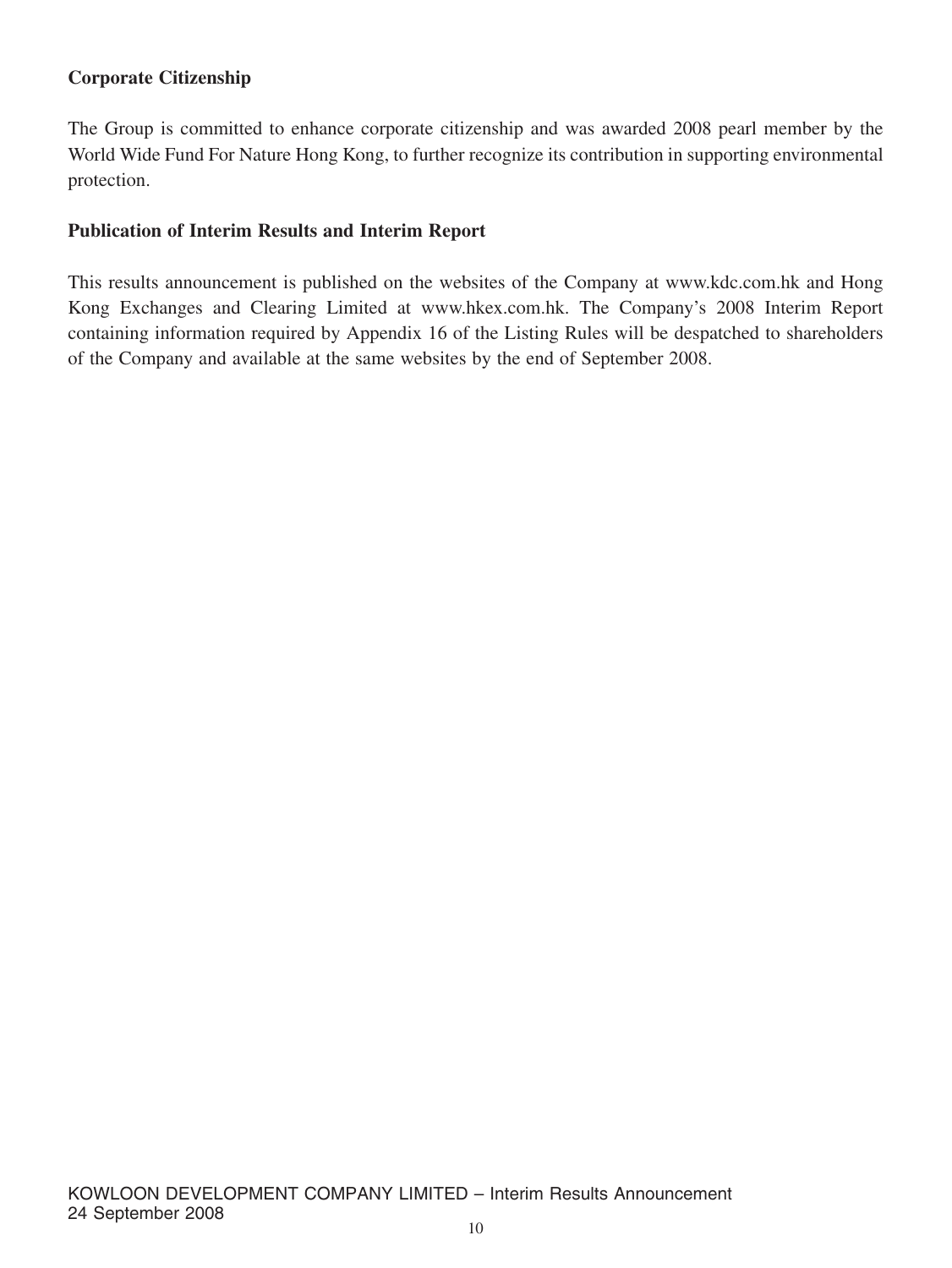#### **INTERIM RESULTS**

The directors of Kowloon Development Company Limited (the "Company") are pleased to announce the unaudited consolidated results of the Company and its subsidiaries (the "Group") for the six months ended 30 June 2008 together with the comparative figures of 2007 as follows:

#### **Consolidated Income Statement**

|                                                             | Six months ended 30 June |                 |                      |
|-------------------------------------------------------------|--------------------------|-----------------|----------------------|
|                                                             |                          | 2008            | 2007                 |
|                                                             |                          | (unaudited)     | ( <i>unaudited</i> ) |
|                                                             | <b>Note</b>              | <b>HK'000</b>   | HK'000               |
| <b>Turnover</b>                                             | $\overline{2}$           | 4,829,354       | 3,180,113            |
| Cost of sales                                               |                          | (3,917,656)     | (2,540,740)          |
| Other revenue                                               |                          | 12,041          | 6,407                |
| Other net (expenses)/income                                 | $\mathfrak{Z}$           | (267, 114)      | 235,209              |
| Depreciation and amortization                               |                          | (5,020)         | (5,102)              |
| Staff costs                                                 |                          | (32,719)        | (29, 187)            |
| Fair value changes on investment properties                 |                          | 408,400         | 128,438              |
| Other operating expenses                                    |                          | (30, 509)       | (23, 825)            |
| <b>Profit from operations</b>                               | $\overline{2}$           | 996,777         | 951,313              |
| Finance costs                                               | $\overline{4}$           | (18,700)        | (57,200)             |
| Share of profits of associated companies                    |                          | 16              | 1,161                |
| Share of profits less losses of jointly controlled entities |                          | 8,273           | 6,208                |
| <b>Profit before taxation</b>                               |                          | 986,366         | 901,482              |
| Income tax                                                  | $\sqrt{2}$               | (79,706)        | (130, 893)           |
| Profit for the period                                       |                          | 906,660         | 770,589              |
| <b>Attributable to:</b>                                     |                          |                 |                      |
| Shareholders of the Company                                 |                          | 854,076         | 711,746              |
| Minority interests                                          |                          | 52,584          | 58,843               |
| Profit for the period                                       |                          | 906,660         | 770,589              |
| Earnings per share – Basic                                  | 6(a)                     | <b>HK\$0.74</b> | HK\$0.67             |
| Dividend per share                                          | 7                        | <b>HK\$0.19</b> | HK\$0.17             |
|                                                             |                          |                 |                      |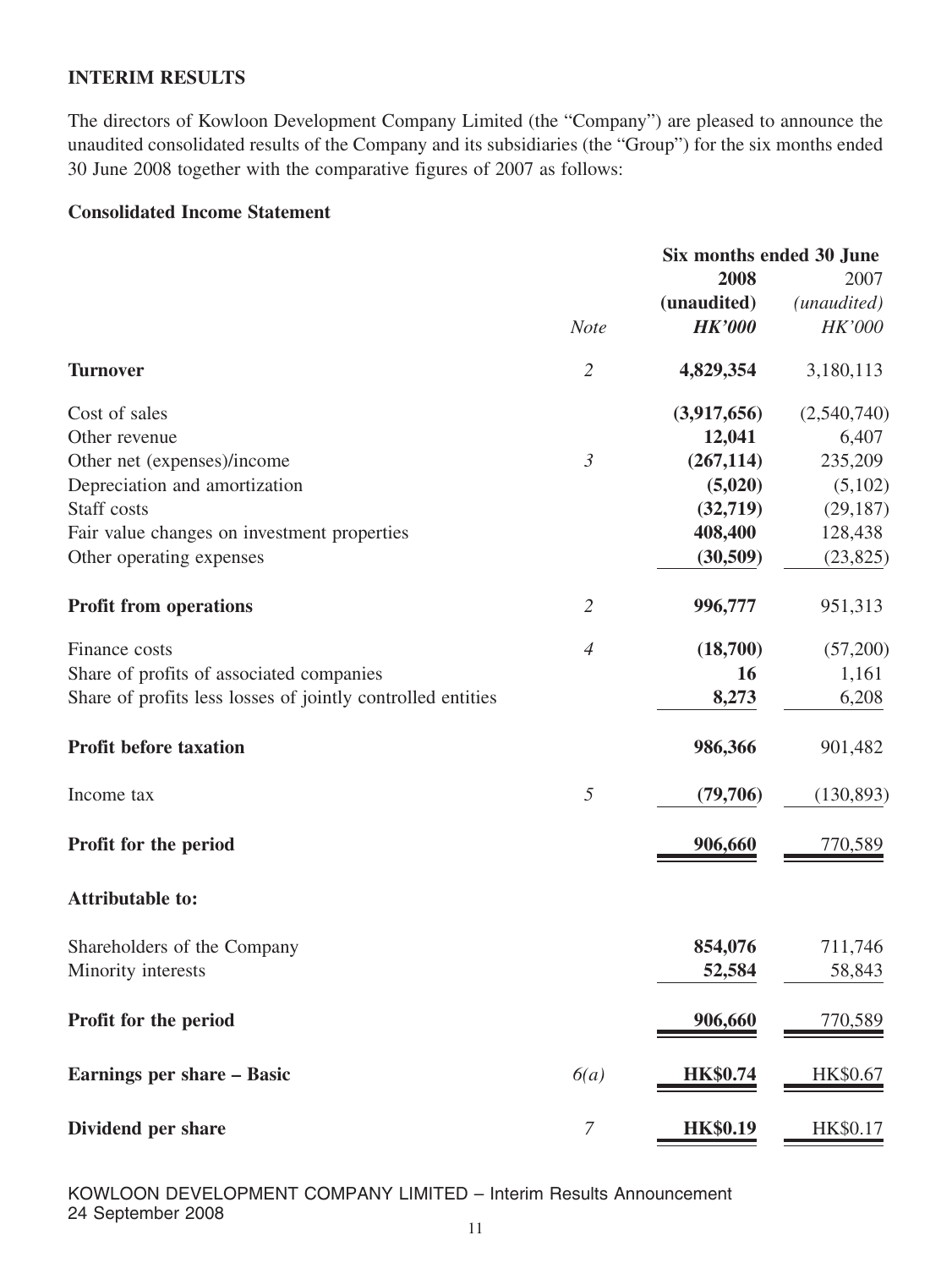## **Consolidated Balance Sheet**

|                                         |             |                                | At 30 June 2008                |                              | At 31 December 2007   |
|-----------------------------------------|-------------|--------------------------------|--------------------------------|------------------------------|-----------------------|
|                                         | <b>Note</b> | (unaudited)<br><b>HK\$'000</b> | (unaudited)<br><b>HK\$'000</b> | (audited)<br><b>HK\$'000</b> | (audited)<br>HK\$'000 |
| <b>Non-current assets</b>               |             |                                |                                |                              |                       |
| Fixed assets                            |             |                                |                                |                              |                       |
| - Investment properties                 |             |                                | 5,400,990                      |                              | 4,991,830             |
| - Leasehold land held for own use       |             |                                | 249,227                        |                              | 252,492               |
| - Other property, plant and equipment   |             |                                | 38,970                         |                              | 39,710                |
|                                         |             |                                | 5,689,187                      |                              | 5,284,032             |
| Interests in property development       |             |                                | 12,421,803                     |                              | 12,013,954            |
| Interest in jointly controlled entities |             |                                | 1,217,318                      |                              | 1,072,470             |
| Interest in associated companies        |             |                                | 7,394                          |                              | 7,378                 |
| <b>Financial investments</b>            |             |                                | 1,300,704                      |                              | 148,329               |
| Loans and advances                      |             |                                | 19,198                         |                              | 27,654                |
| Deferred tax assets                     |             |                                | 69,687                         |                              | 9,028                 |
|                                         |             |                                | 20,725,291                     |                              | 18,562,845            |
| <b>Current assets</b>                   |             |                                |                                |                              |                       |
| Inventories                             |             | 4,602,810                      |                                | 4,331,389                    |                       |
| Trade and other receivables             | 8           | 3,244,952                      |                                | 2,935,869                    |                       |
| Loans and advances                      |             | 47,391                         |                                | 47,708                       |                       |
| Amounts due from jointly controlled     |             |                                |                                |                              |                       |
| entities                                |             | 687,745                        |                                | 608,480                      |                       |
| Derivative financial instruments        |             | 284,436                        |                                | 40,335                       |                       |
| <b>Financial investments</b>            |             | 2,078,003                      |                                | 1,603,789                    |                       |
| Time deposits (pledged)                 |             | 667,480                        |                                | 582,473                      |                       |
| Cash and cash equivalents               |             | 467,117                        |                                | 907,961                      |                       |
|                                         |             | 12,079,934                     |                                | 11,058,004                   |                       |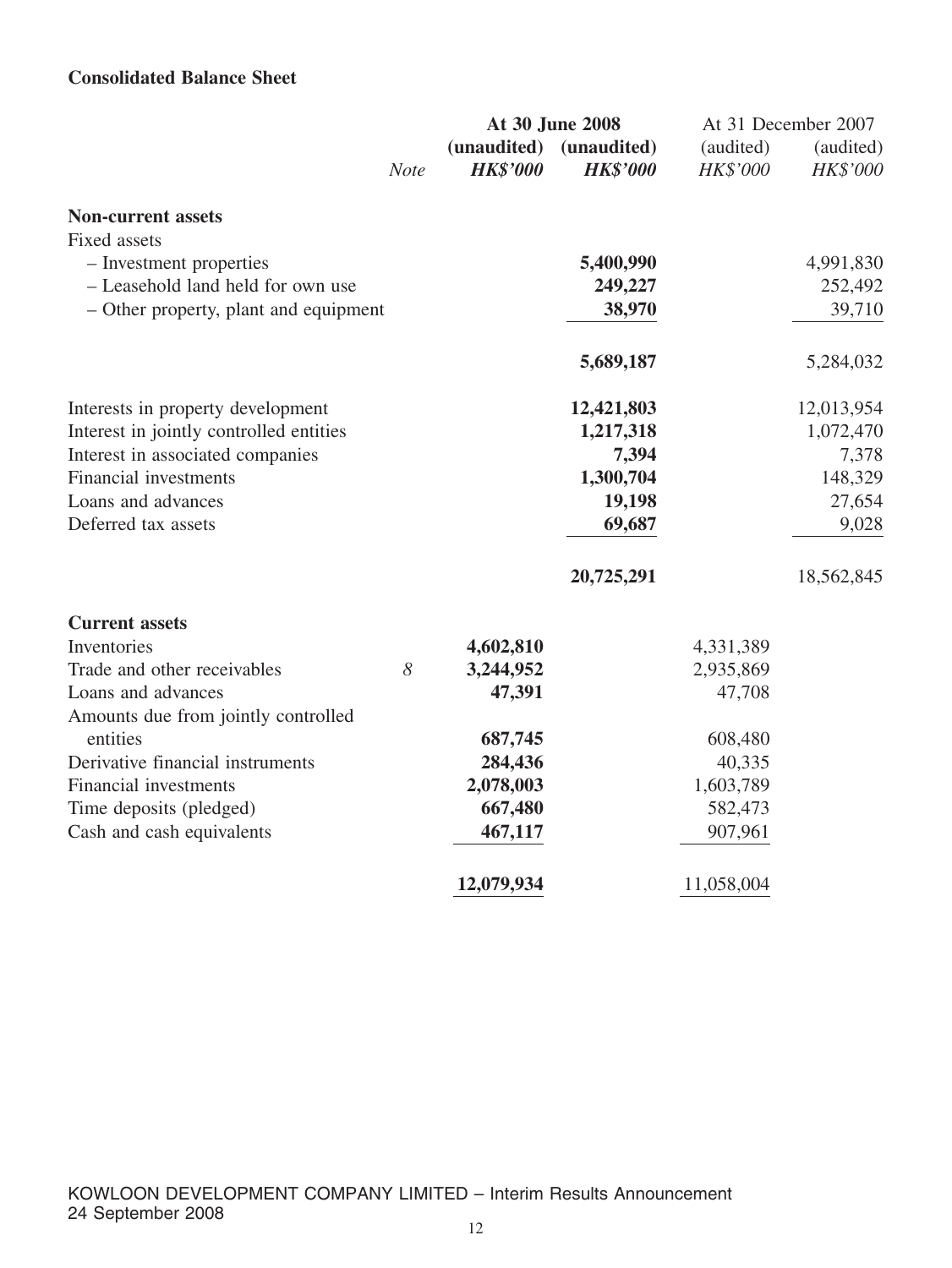| (audited)<br>HK\$'000 |
|-----------------------|
|                       |
|                       |
|                       |
|                       |
|                       |
|                       |
|                       |
|                       |
|                       |
|                       |
| 8,100,064             |
| 26,662,909            |
|                       |
|                       |
|                       |
|                       |
|                       |
|                       |
| 4,843,625             |
| 21,819,284            |
|                       |
|                       |
| 115,068               |
| 16,992,195            |
|                       |
| 17, 107, 263          |
| 4,712,021             |
| 21,819,284            |
|                       |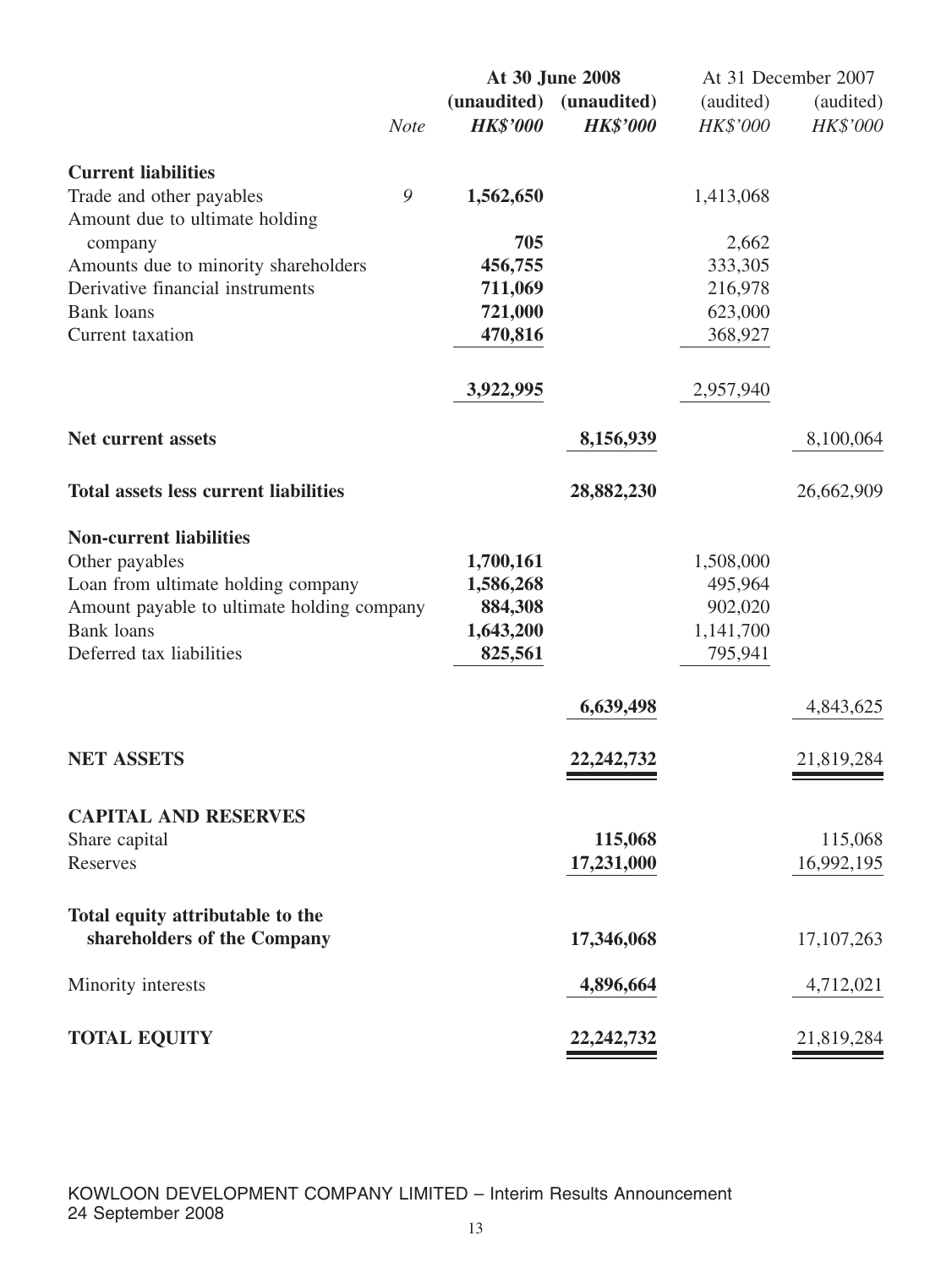#### *Notes*

#### **1 Basis of preparation**

The interim financial report has been prepared on a basis consistent with the accounting policies adopted in the 2007 annual financial statements except for the adoption of certain new standards, amendments and interpretations issued by the Hong Kong Institute of Certified Public Accountants ("HKICPA"), which are effective for accounting periods beginning on or after 1 January 2008. The adoption of the new standards, amendments and interpretations had no material effect on the Group's results of operation and financial position.

The interim financial report has been prepared in accordance with the applicable disclosure provisions of the Rules Governing the Listing of Securities on The Stock Exchange of Hong Kong Limited, including compliance with Hong Kong Accounting Standard 34, "Interim financial reporting", issued by the HKICPA.

#### **2 Segment information**

#### *(a) Business segments*

|                                                                                                                             | Six months ended 30 June 2008   |                                                   |                                                  |                                                      |                                  |
|-----------------------------------------------------------------------------------------------------------------------------|---------------------------------|---------------------------------------------------|--------------------------------------------------|------------------------------------------------------|----------------------------------|
|                                                                                                                             | Consolidated<br><b>HK\$'000</b> | <b>Property</b><br>development<br><b>HK\$'000</b> | <b>Property</b><br>investment<br><b>HK\$'000</b> | <b>Finance and</b><br>investments<br><b>HK\$'000</b> | <b>Others</b><br><b>HK\$'000</b> |
| Turnover                                                                                                                    | 4,829,354                       | 629,596                                           | 127,986                                          | 4,047,274                                            | 24,498                           |
| Contribution from operations<br>Fair value changes on investment properties<br>Unallocated group expenses                   | 604,891<br>408,400<br>(16, 514) | 492,236                                           | 128,318<br>408,400                               | (18,617)                                             | 2,954                            |
| Profit from operations                                                                                                      | 996,777                         |                                                   |                                                  |                                                      |                                  |
| Finance costs<br>Share of profits of associated companies<br>Share of profits less losses of jointly<br>controlled entities | (18,700)<br>16<br>8,273         | (1, 814)                                          | 10,087                                           |                                                      | 16                               |
| Profit before taxation<br>Income tax                                                                                        | 986,366<br>(79,706)             |                                                   |                                                  |                                                      |                                  |
| Profit for the period                                                                                                       | 906,660                         |                                                   |                                                  |                                                      |                                  |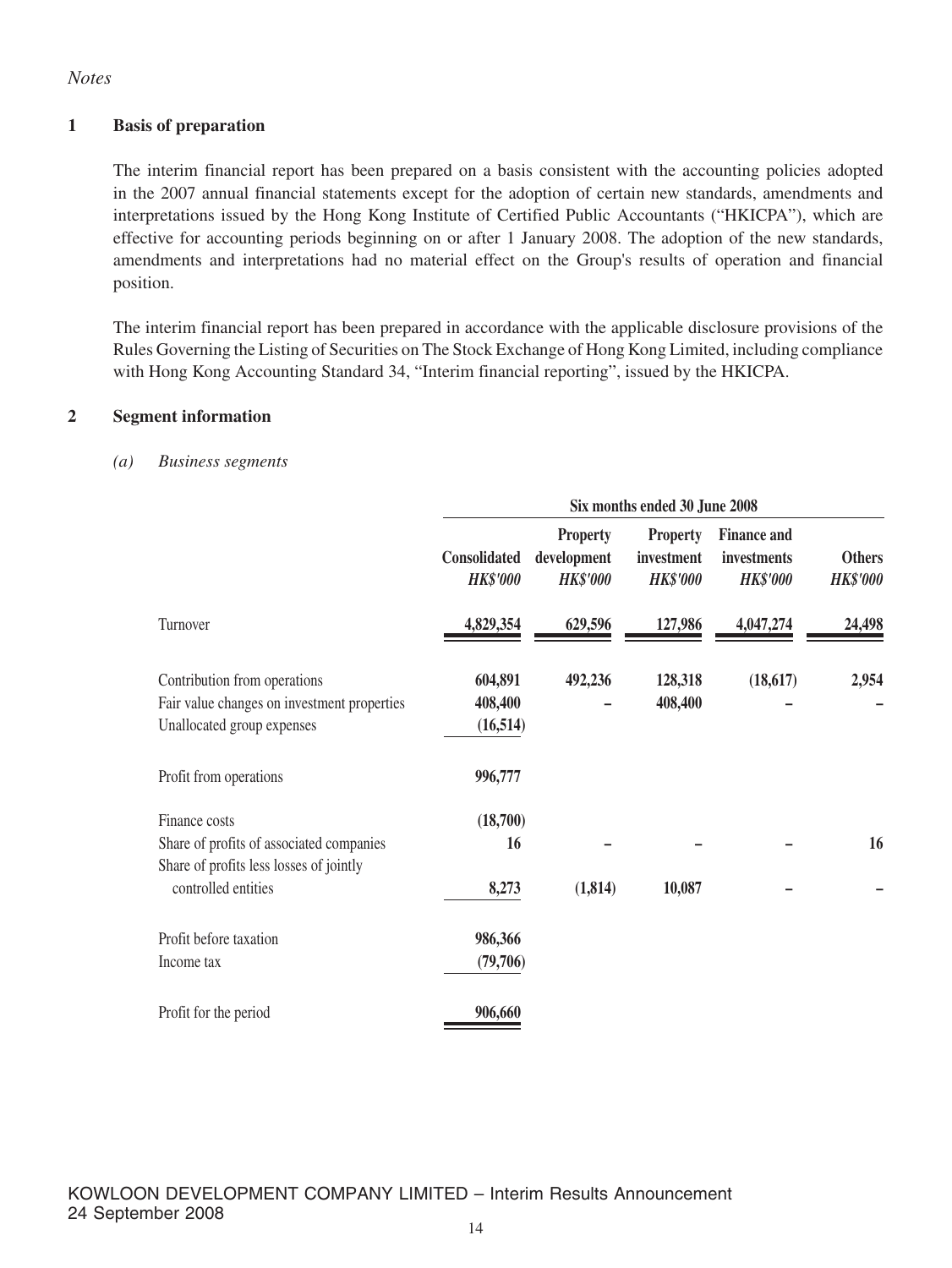|                                                                                                                             | Six months ended 30 June 2007   |                                     |                                    |                                        |                    |
|-----------------------------------------------------------------------------------------------------------------------------|---------------------------------|-------------------------------------|------------------------------------|----------------------------------------|--------------------|
|                                                                                                                             | Consolidated<br>HK\$'000        | Property<br>development<br>HK\$'000 | Property<br>investment<br>HK\$'000 | Finance and<br>investments<br>HK\$'000 | Others<br>HK\$'000 |
| Turnover                                                                                                                    | 3,180,113                       | 167,398                             | 114,853                            | 2,857,052                              | 40,810             |
| Contribution from operations<br>Fair value changes on investment properties<br>Unallocated group expenses                   | 844,907<br>128,438<br>(22, 032) | 131,290                             | 109,052<br>128,438                 | 595,785                                | 8,780              |
| Profit from operations                                                                                                      | 951,313                         |                                     |                                    |                                        |                    |
| Finance costs<br>Share of profits of associated companies<br>Share of profits less losses of jointly<br>controlled entities | (57,200)<br>1,161<br>6,208      | (1,221)                             | 7,429                              |                                        | 1,161              |
| Profit before taxation<br>Income tax                                                                                        | 901,482<br>(130, 893)           |                                     |                                    |                                        |                    |
| Profit for the period                                                                                                       | 770,589                         |                                     |                                    |                                        |                    |

## *(b) Geographical segments*

|                            | <b>Group turnover</b>    |                 | Group profit<br>from operations |                 |
|----------------------------|--------------------------|-----------------|---------------------------------|-----------------|
|                            | Six months ended 30 June |                 | Six months ended 30 June        |                 |
|                            | 2008                     | 2007            | 2008                            | 2007            |
|                            | <b>HK\$'000</b>          | <b>HK\$'000</b> | <b>HK\$'000</b>                 | <b>HK\$'000</b> |
| Hong Kong                  | 4,401,114                | 2,965,190       | 761,002                         | 805,412         |
| People's Republic of China | 2,211                    | 750             | (3,777)                         | (6,947)         |
| Macau                      | 240,176                  | 164,447         | 221,966                         | 137,926         |
| North America              | 179,570                  | 42,309          | 13,596                          | 7,553           |
| <b>Others</b>              | 6,283                    | 7,417           | 3,990                           | 7,369           |
|                            | 4,829,354                | 3,180,113       | 996,777                         | 951,313         |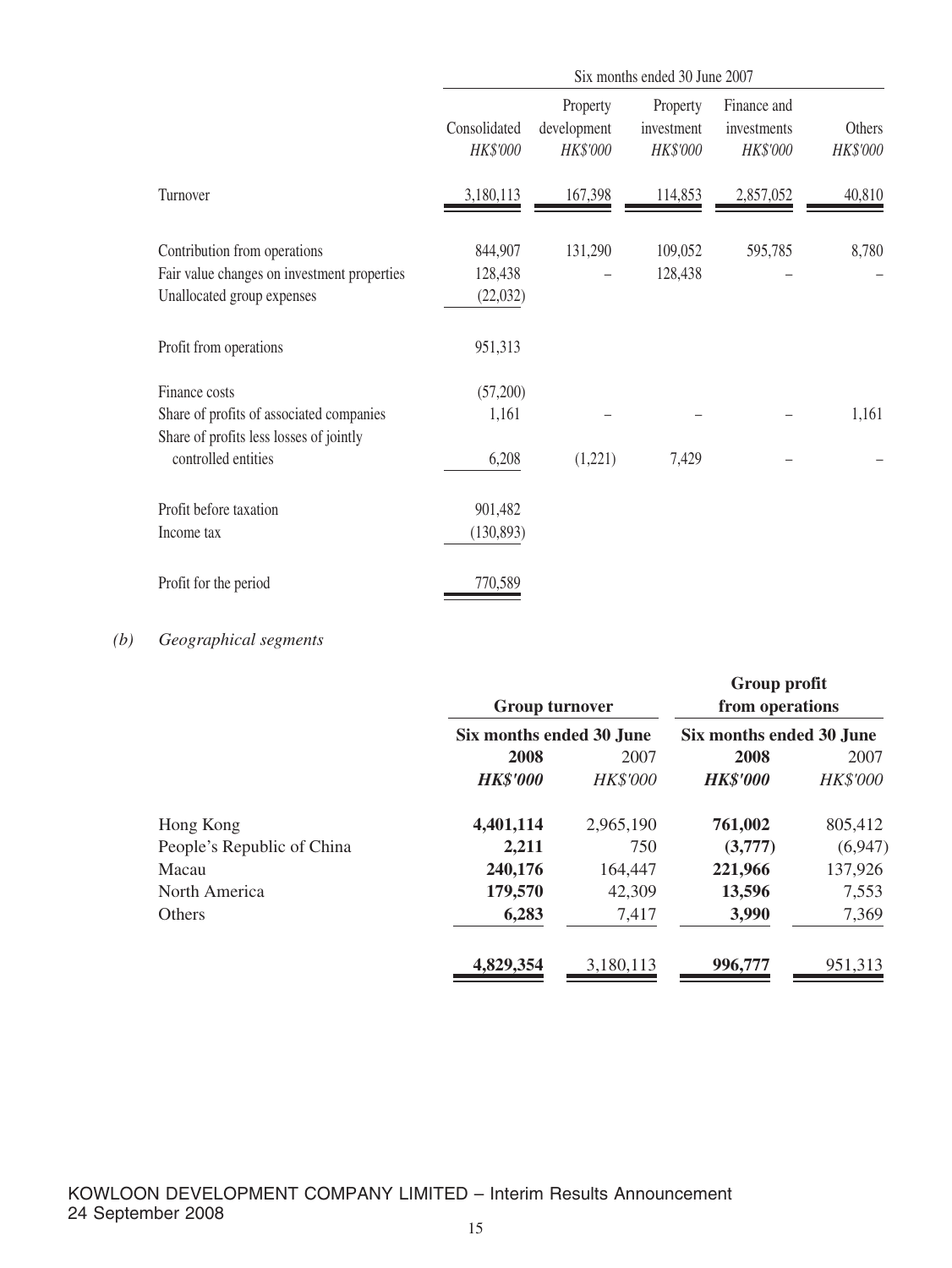#### **3 Other net (expenses)/income**

Other net (expenses)/income represents fair value changes on financial investments and derivative financial instruments.

#### **4 Finance costs**

|                                                                  | Six months ended 30 June |                 |
|------------------------------------------------------------------|--------------------------|-----------------|
|                                                                  | 2008                     | 2007            |
|                                                                  | <b>HK\$'000</b>          | <b>HK\$'000</b> |
| Interest on bank loans and overdrafts                            | 27,294                   | 49,711          |
| Interest on loan from/amount payable to ultimate holding company | 18,912                   | 53,061          |
| Less: Amount capitalized                                         | (27,506)                 | (45,572)        |
|                                                                  | 18,700                   | 57,200          |

#### **5 Income tax**

|                                | Six months ended 30 June |          |  |
|--------------------------------|--------------------------|----------|--|
|                                | 2008                     | 2007     |  |
|                                | <b>HK\$'000</b>          | HK\$'000 |  |
| <b>Current tax</b> – Hong Kong | 103,314                  | 98,226   |  |
| $-$ Overseas                   | 3,812                    | 3,067    |  |
|                                | 107,126                  | 101,293  |  |
| <b>Deferred tax</b>            | (27, 420)                | 29,600   |  |
|                                | 79,706                   | 130,893  |  |

The provision for Hong Kong profits tax is calculated at 16.5% (six months ended 30 June 2007: 17.5%) on the estimated assessable profits of the period. In February 2008, the Hong Kong SAR Government enacted a reduction in the profits tax rate from 17.5% to 16.5% for the fiscal year 2008/09.

Overseas tax is calculated at the applicable tax rates ruling in the respective jurisdictions.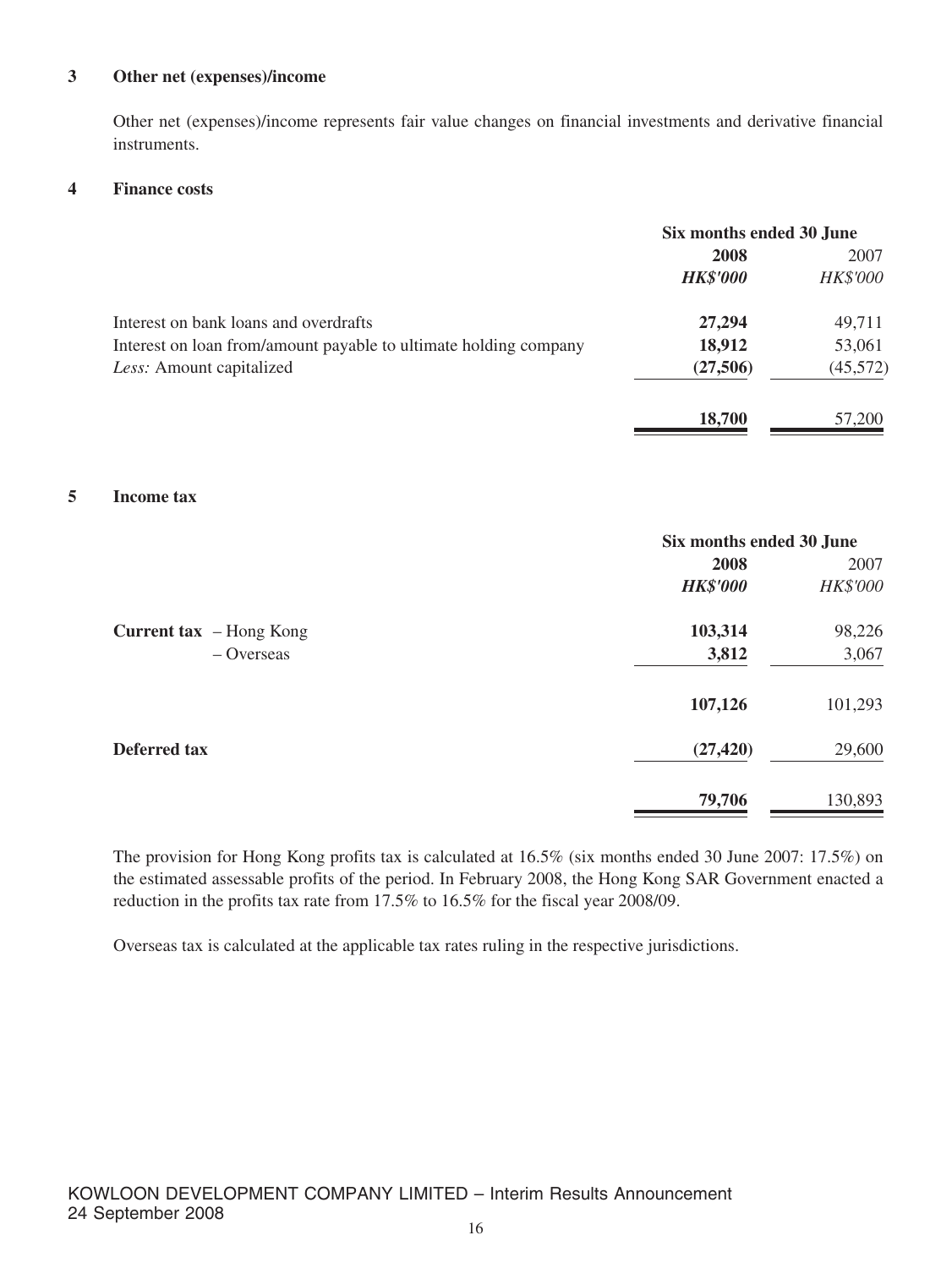#### **6 Earnings per share**

- *(a)* The calculation of basic earnings per share is based on the profit attributable to shareholders of the Company of HK\$854,076,000 (six months ended 30 June 2007: HK\$711,746,000) and weighted average number of ordinary shares in issue during the period of 1,150,681,275 (six months ended 30 June 2007: 1,065,307,711).
- *(b)* No diluted earnings per share for the six months ended 30 June 2007 and 2008 has been presented as the Company had no dilutive potential ordinary shares for both periods.

#### **7 Dividends**

|                                                       | Six months ended 30 June |          |
|-------------------------------------------------------|--------------------------|----------|
|                                                       | 2008                     | 2007     |
|                                                       | <b>HK\$'000</b>          | HK\$'000 |
| Interim dividend declared after the interim period of |                          |          |
| HK\$0.19 (2007: HK\$0.17) per share                   | 218,629                  | 195,616  |

#### **8 Trade and other receivables**

Included in this item are trade receivables (net of impairment losses for bad and doubtful debts) with an ageing analysis as follows:

|                               | At 30 June      | At 31 December |
|-------------------------------|-----------------|----------------|
|                               | 2008            | 2007           |
|                               | <b>HK\$'000</b> | HK\$'000       |
| Current                       | 863,936         | 1,331,699      |
| Less than 3 months past due   | 5,468           | 20,979         |
| 3 months to 6 months past due | 497             | 637            |
| More than 6 months past due   | 10,076          | 9,181          |
| Amounts past due              | 16,041          | 30,797         |
|                               | 879,977         | 1,362,496      |

The Group maintains a defined credit policy. An ageing analysis of trade receivables is prepared on a regular basis and is closely monitored to minimize any credit risk associated with receivables.